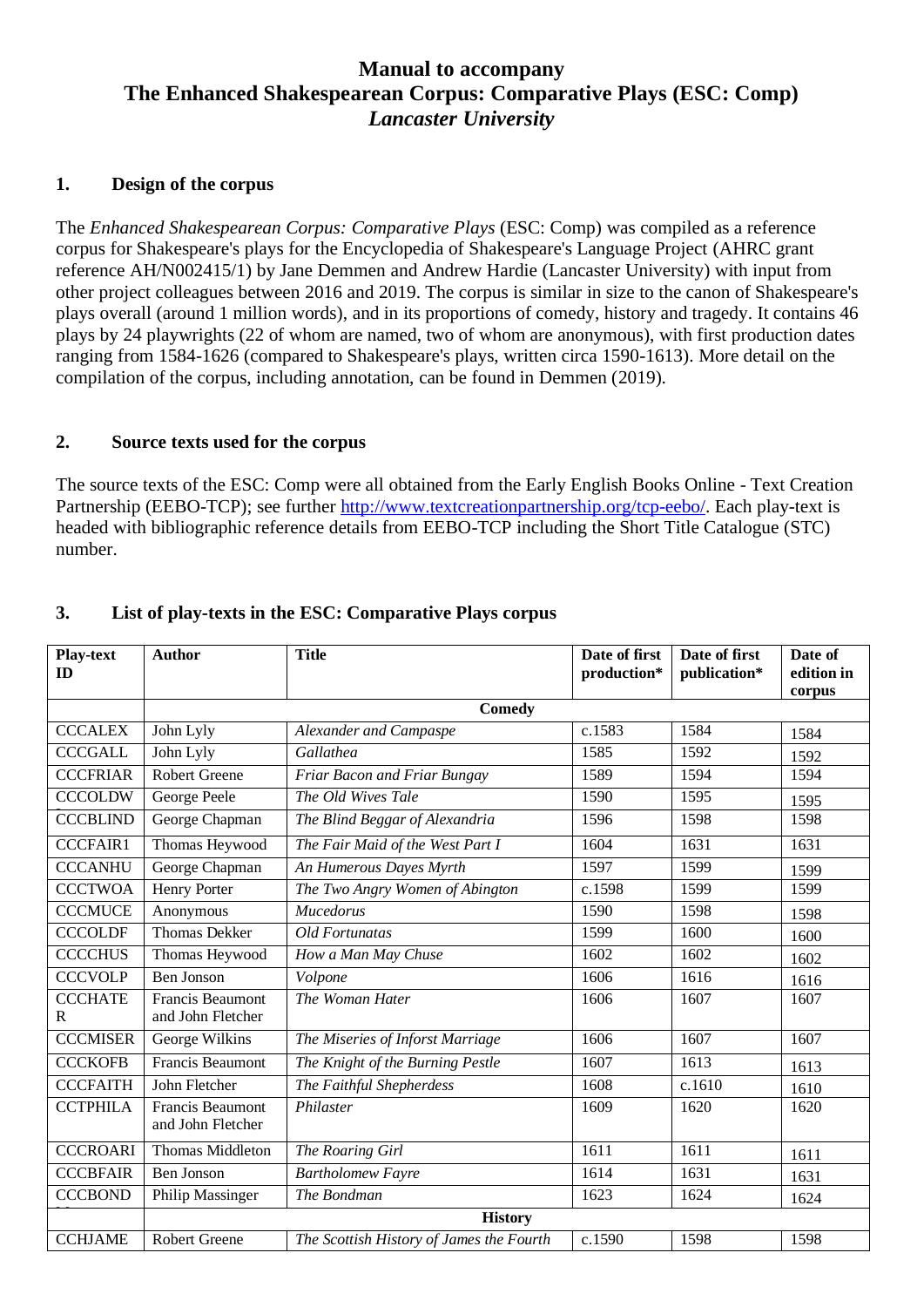| <b>CCHEDWII</b><br>Christopher<br>Edward II<br>1592<br>1594<br>1594<br><b>CCHEDWA</b><br>George Peele<br>The Famous Chronicle of Edward I<br>1591<br>1593<br>1593<br><b>CCHPARIS</b><br>Christopher<br>1593<br>The Massacre at Paris<br>c.1594<br>1594<br><b>CCHALCA</b><br>George Peele<br>1589<br>The Battle of Alcazar<br>1594<br>1594<br><b>Anthony Munday</b><br><b>CCHDEAT</b><br>The Death of Robert Earl of Huntingdon<br>1598<br>1601<br>1601<br><b>CCHEDIV1</b><br>Thomas Heywood<br>Edward IV Part I<br>1599<br>1600<br>1600<br>Thomas Heywood<br>1599<br><b>CCHEDIV2</b><br>Edward IV Part II<br>1600<br>1600<br>1599<br><b>CCHOLDC</b><br>The Life of Sir John Oldcastle<br>1600<br>1600<br>Anonymous<br>Thomas Heywood<br>1604<br><b>CCHIFYO1</b><br>If You Know Not Me, You Know Nobody<br>1605<br>1605<br><b>Thomas Dekker</b><br><b>CCHWYAT</b><br>Sir Thomas Wyatt<br>1602<br>1607<br>1607<br>The Valiant Welshman<br><b>CCHWELS</b><br>Robert Armin<br>1612<br>1615<br>1615<br><b>CCHDUCH</b><br>1624<br>Thomas Drue<br>The Duchess of Suffolk<br>1631<br>1631 |                |  |  |  |  |
|-----------------------------------------------------------------------------------------------------------------------------------------------------------------------------------------------------------------------------------------------------------------------------------------------------------------------------------------------------------------------------------------------------------------------------------------------------------------------------------------------------------------------------------------------------------------------------------------------------------------------------------------------------------------------------------------------------------------------------------------------------------------------------------------------------------------------------------------------------------------------------------------------------------------------------------------------------------------------------------------------------------------------------------------------------------------------------------|----------------|--|--|--|--|
|                                                                                                                                                                                                                                                                                                                                                                                                                                                                                                                                                                                                                                                                                                                                                                                                                                                                                                                                                                                                                                                                                   |                |  |  |  |  |
|                                                                                                                                                                                                                                                                                                                                                                                                                                                                                                                                                                                                                                                                                                                                                                                                                                                                                                                                                                                                                                                                                   |                |  |  |  |  |
|                                                                                                                                                                                                                                                                                                                                                                                                                                                                                                                                                                                                                                                                                                                                                                                                                                                                                                                                                                                                                                                                                   |                |  |  |  |  |
|                                                                                                                                                                                                                                                                                                                                                                                                                                                                                                                                                                                                                                                                                                                                                                                                                                                                                                                                                                                                                                                                                   |                |  |  |  |  |
|                                                                                                                                                                                                                                                                                                                                                                                                                                                                                                                                                                                                                                                                                                                                                                                                                                                                                                                                                                                                                                                                                   |                |  |  |  |  |
|                                                                                                                                                                                                                                                                                                                                                                                                                                                                                                                                                                                                                                                                                                                                                                                                                                                                                                                                                                                                                                                                                   |                |  |  |  |  |
|                                                                                                                                                                                                                                                                                                                                                                                                                                                                                                                                                                                                                                                                                                                                                                                                                                                                                                                                                                                                                                                                                   |                |  |  |  |  |
|                                                                                                                                                                                                                                                                                                                                                                                                                                                                                                                                                                                                                                                                                                                                                                                                                                                                                                                                                                                                                                                                                   |                |  |  |  |  |
|                                                                                                                                                                                                                                                                                                                                                                                                                                                                                                                                                                                                                                                                                                                                                                                                                                                                                                                                                                                                                                                                                   |                |  |  |  |  |
|                                                                                                                                                                                                                                                                                                                                                                                                                                                                                                                                                                                                                                                                                                                                                                                                                                                                                                                                                                                                                                                                                   |                |  |  |  |  |
|                                                                                                                                                                                                                                                                                                                                                                                                                                                                                                                                                                                                                                                                                                                                                                                                                                                                                                                                                                                                                                                                                   |                |  |  |  |  |
|                                                                                                                                                                                                                                                                                                                                                                                                                                                                                                                                                                                                                                                                                                                                                                                                                                                                                                                                                                                                                                                                                   |                |  |  |  |  |
|                                                                                                                                                                                                                                                                                                                                                                                                                                                                                                                                                                                                                                                                                                                                                                                                                                                                                                                                                                                                                                                                                   | <b>Tragedy</b> |  |  |  |  |
| <b>CCTSPANT</b><br>1587<br>Thomas Kyd<br>The Spanish Tragedy<br>1592<br>1592                                                                                                                                                                                                                                                                                                                                                                                                                                                                                                                                                                                                                                                                                                                                                                                                                                                                                                                                                                                                      |                |  |  |  |  |
| <b>CCTJEWO</b><br>Christopher<br>The Jew of Malta<br>1589<br>1633<br>1633                                                                                                                                                                                                                                                                                                                                                                                                                                                                                                                                                                                                                                                                                                                                                                                                                                                                                                                                                                                                         |                |  |  |  |  |
| Christopher<br><b>CCTFAUST</b><br>Dr Faustus<br>1592<br>1604<br>1604                                                                                                                                                                                                                                                                                                                                                                                                                                                                                                                                                                                                                                                                                                                                                                                                                                                                                                                                                                                                              |                |  |  |  |  |
| <b>CCTDIDOC</b><br>Christopher<br>Dido, Queen of Carthage<br>1586<br>1594<br>1594                                                                                                                                                                                                                                                                                                                                                                                                                                                                                                                                                                                                                                                                                                                                                                                                                                                                                                                                                                                                 |                |  |  |  |  |
| Thomas Heywood<br>A Woman Killed With Kindness<br><b>CCTAWK</b><br>1603<br>1607<br>1607                                                                                                                                                                                                                                                                                                                                                                                                                                                                                                                                                                                                                                                                                                                                                                                                                                                                                                                                                                                           |                |  |  |  |  |
| <b>CCTMALC</b><br>John Marston<br>1604<br>1604<br>1604<br>The Malcontent                                                                                                                                                                                                                                                                                                                                                                                                                                                                                                                                                                                                                                                                                                                                                                                                                                                                                                                                                                                                          |                |  |  |  |  |
| <b>CCTSEJAN</b><br>c.1604<br>1604<br>1604<br>Ben Jonson<br>Sejanus                                                                                                                                                                                                                                                                                                                                                                                                                                                                                                                                                                                                                                                                                                                                                                                                                                                                                                                                                                                                                |                |  |  |  |  |
| <b>CCTMAID</b><br>Francis Beaumont<br>1619<br>The Maid's Tragedy<br>1610<br>1619                                                                                                                                                                                                                                                                                                                                                                                                                                                                                                                                                                                                                                                                                                                                                                                                                                                                                                                                                                                                  |                |  |  |  |  |
| т<br>and John Fletcher                                                                                                                                                                                                                                                                                                                                                                                                                                                                                                                                                                                                                                                                                                                                                                                                                                                                                                                                                                                                                                                            |                |  |  |  |  |
| <b>CCTWHIT</b><br>1612<br>John Webster<br>The White Devil<br>1612<br>1612                                                                                                                                                                                                                                                                                                                                                                                                                                                                                                                                                                                                                                                                                                                                                                                                                                                                                                                                                                                                         |                |  |  |  |  |
| <b>CCTDOFM</b><br>The Duchess of Malfi<br>1614<br>John Webster<br>1623<br>1623                                                                                                                                                                                                                                                                                                                                                                                                                                                                                                                                                                                                                                                                                                                                                                                                                                                                                                                                                                                                    |                |  |  |  |  |
| <b>CCTCHAN</b><br>Thomas Middleton<br>The Changeling<br>1622<br>1653<br>1653                                                                                                                                                                                                                                                                                                                                                                                                                                                                                                                                                                                                                                                                                                                                                                                                                                                                                                                                                                                                      |                |  |  |  |  |
| G<br>and William                                                                                                                                                                                                                                                                                                                                                                                                                                                                                                                                                                                                                                                                                                                                                                                                                                                                                                                                                                                                                                                                  |                |  |  |  |  |
| <b>CCTWBEW</b><br>1621<br>1657<br>Thomas Middleton<br>Women Beware Women<br>1657                                                                                                                                                                                                                                                                                                                                                                                                                                                                                                                                                                                                                                                                                                                                                                                                                                                                                                                                                                                                  |                |  |  |  |  |

\*Dates of first production and first publication are from the Database of Early English Playbooks (DEEP): <http://deep.sas.upenn.edu/>

# **4. Mark-up and annotation format**

The ESC: Comp texts are marked up and annotated with XML tags (see Bray et al. 2008; Hardie 2014). Each utterance is marked with an opening speaker ID tag and a close tag. One attribute of the speaker ID tag is the speaker label in its original format in the text. Original format speaker labels are often inconsistent in historical play-texts, so the speaker ID tags also contain a speaker ID label assigned by the compilers which remains consistent for that character throughout the play-text. Act and scene boundaries, stage directions, front matter, end matter and paratext, e.g. prologues and epilogues, are also marked with XML tags. Note that this kind of tagging, although widely used, may not be compatible or readable by some corpus linguistic software tools.

# **5. Normalisation of spelling variation**

The play-texts in the ESC: Comp have undergone some normalisation (regularisation) of Early Modern English spelling variation. This was done in part using PHP scripts (notably to join open compounds which are now typically closed, e.g. *it self* -> *itself*), and in part using the software tool VARD 2 (see [http://ucrel.lancs.ac.uk/vard/about/\)](http://ucrel.lancs.ac.uk/vard/about/) in automatic mode at the 70% confidence level. The spelling normalisation is designed to improve the usability of the play-texts with corpus tools, as it improves the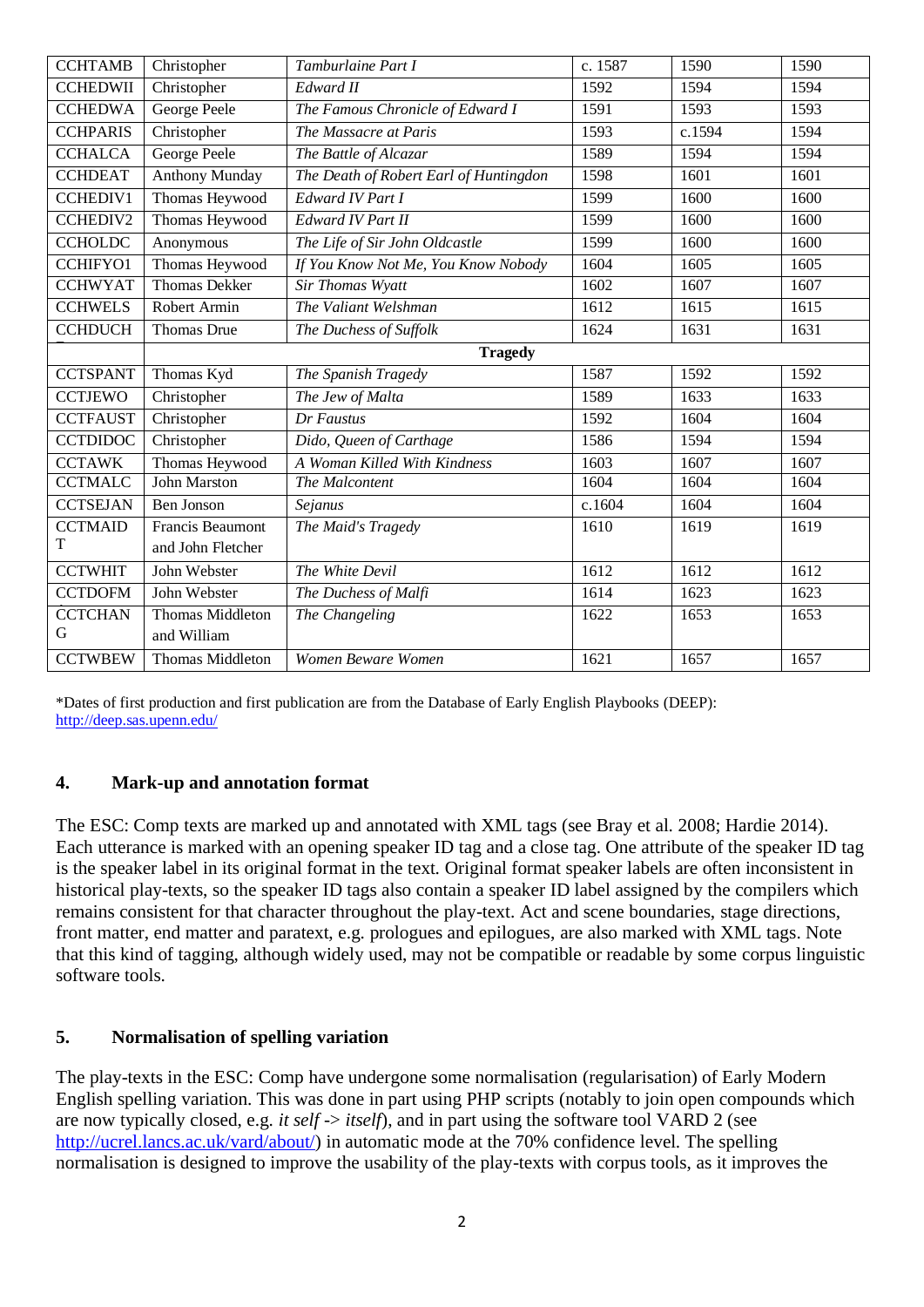prospects for orthographic matching of word-forms. Note, though, that (i) some spelling variation certainly remains, and (ii) automatic spelling normalisation is subject to error.

# **6. Grammatical tagging**

The play-texts in the ESC: Comp have also been annotated with grammatical part-of-speech tags using a customised version of the Constituent Likelihood Automatic Word-tagging System (CLAWS; see Leech et al. 1994; [http://ucrel.lancs.ac.uk/claws/\)](http://ucrel.lancs.ac.uk/claws/). CLAWS tags are alphanumerical codes in square brackets which correspond to over 200 part of speech classifications (CLAWS tagset version 6 was used; see [http://ucrel.lancs.ac.uk/claws6tags.html\)](http://ucrel.lancs.ac.uk/claws6tags.html). For example, [JJ] denotes an adjective, [NN] a noun and [VV] a verb. Note that although the version of CLAWS used had been trained on Early Modern English play-texts (specifically, Shakespeare's plays), it has not been manually checked and there may be errors in the tagging.

# **7. Semantic tagging**

The play-texts in the ESC: Comp have also been annotated for semantic meaning, using the UCREL Semantic Analysis System (USAS; Rayson et al. 2004) in the Wmatrix suite of corpus linguistic software tools (Rayson 2008). USAS assigns a semantic category label (in the form of an alphanumeric tag) to each word, using a taxonomy of 232 categories of meaning grouped into 21 main semantic fields (see further http://ucrel.lancs.ac.uk/usas/). Although USAS has been successfully used for semantic analysis of historical texts, it should be noted that the USAS semantic classification system was developed for late 20th century English. Some Early Modern English words no longer in use may be unfamiliar to the tool and therefore wrongly classified. Furthermore, some word meanings may have changed between the time the plays originated and the late 20th century, again potentially resulting in errors in semantic classification.

# **8. Social annotation**

The play-texts in the ESC: Comp have also been annotated with XML tags for social categories. The social categories are listed in the table below. The categories relating to a character's status/social rank draw upon the scheme developed by Archer and Culpeper (2003), which reflects the nature of status in preindustrialised Early Modern English society and the way in which Shakespeare's contemporaries wrote about it. That scheme has been slightly reworked to capture particular Shakespearean features (e.g. the category Supernatural Beings was added to account for the ghosts, gods, fairies, etc.).

| Field | <b>Feature marked</b>            | <b>Possible values</b>                                                                                                                                                     |
|-------|----------------------------------|----------------------------------------------------------------------------------------------------------------------------------------------------------------------------|
|       | S <sub>peaker(s)</sub>           | Singular (s) or multiple (m)                                                                                                                                               |
|       | Speaker ID tag                   | See section 4                                                                                                                                                              |
|       | Gender of speaker                | Male (m), female (f), assumed male (am), assumed female (af), problematic (p)                                                                                              |
|       | Status/social rank<br>of speaker | Monarch (0), nobility (1), gentry (2), professional (3), other middling groups (4),<br>ordinary commoners (5), lowest groups (6), supernatural beings (7), problematic (8) |

# **9. Enquiries about the corpus**

Enquiries about the ESC: Comp should be directed to the Principal Investigator of the Encyclopedia of Shakespeare's Language Project, Professor Jonathan Culpeper, Linguistics and English Language Department, Lancaster University, UK, at [j.culpeper@lancaster.ac.uk.](mailto:j.culpeper@lancaster.ac.uk)